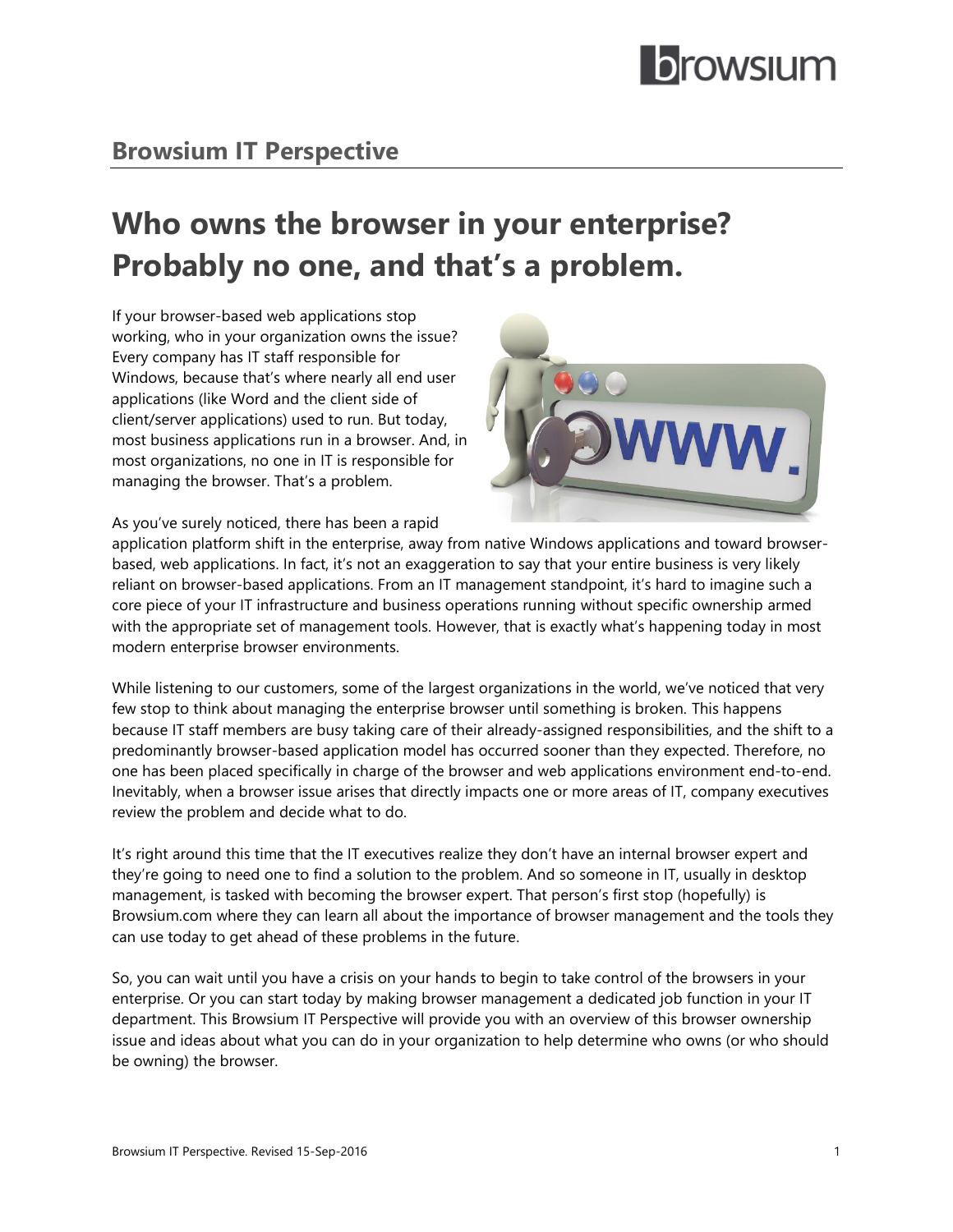#### **How the browser became so complex**

Part of the reason why browser ownership has not been a top priority is the inaccurate assumptions which have surrounded the browser from the beginning. Some time ago, it was common to hear that browsers would be interchangeable and thin client devices themselves would just be commodities. The client (and browser) was not going to matter. All the smarts and the horsepower was going to be in the datacenter … and eventually the cloud.

But things didn't work out that way at all because the dominant vendor of PC operating systems had a vested interest in keeping the client relevant. So they did all they could to link the browser to the operating system, providing a powerful platform for enterprise applications. In making this strategic move, they ensured the all browsers were unique. Heck, even new versions of browsers from the same vendor were unique.

Thus the browser became a platform unto itself, creating a giant canvas for new business applications and a giant headache for IT managers responsible for keeping everything secure and operational.

## **Web applications are very different from native Windows applications**

Web applications need to be managed very differently when compared with native Windows applications because these two types of applications have very different architectures. Native applications have mature, well defined operations methodologies. They are packaged, installed, have structured APIs, and are easily compartmentalized. On the other hand, web applications are open, versatile, and dynamic in architecture. They are compiled at runtime, have limitless APIs and scripting, and everything comes together in one process.

Due to the challenges brought on by the architecture of web applications, they must be managed differently from native applications. The browser now acts more like operating system that needs to be managed proactively, just like your desktops and network. To give you an example, running your business through an unmanaged browser is like buying a new car and putting a big sticker over the dash board to cover the indicators that light up when something minor is wrong with your car. You'll be able to drive the car for a long time, but at some point it will stop running due to a lack of maintenance, and by then everything under the hood may be completely ruined. Equipping yourself with indicators for minor issues that surface in your enterprise browser will save you a lot of time and money.

#### **The state of browser ownership within enterprise**

Rest assured, you are certainly not the only company lacking clearly defined browser ownership. This is common in most companies. Your IT department probably has network and desktop management teams where responsibilities are clearly defined. The business applications running in the browser have defined owners too. However, this is almost never the case for the browser itself. Since managing the browser spans 1) the browser application itself (e.g., iexpore.exe or chrome.exe), 2) the web applications and addons that run inside the browser, and 3) the security that surrounds the data transferred via the browser, it can be difficult to identify a default singular owner. You'll rarely find one person or group that has stepped up to own the browser from beginning to end.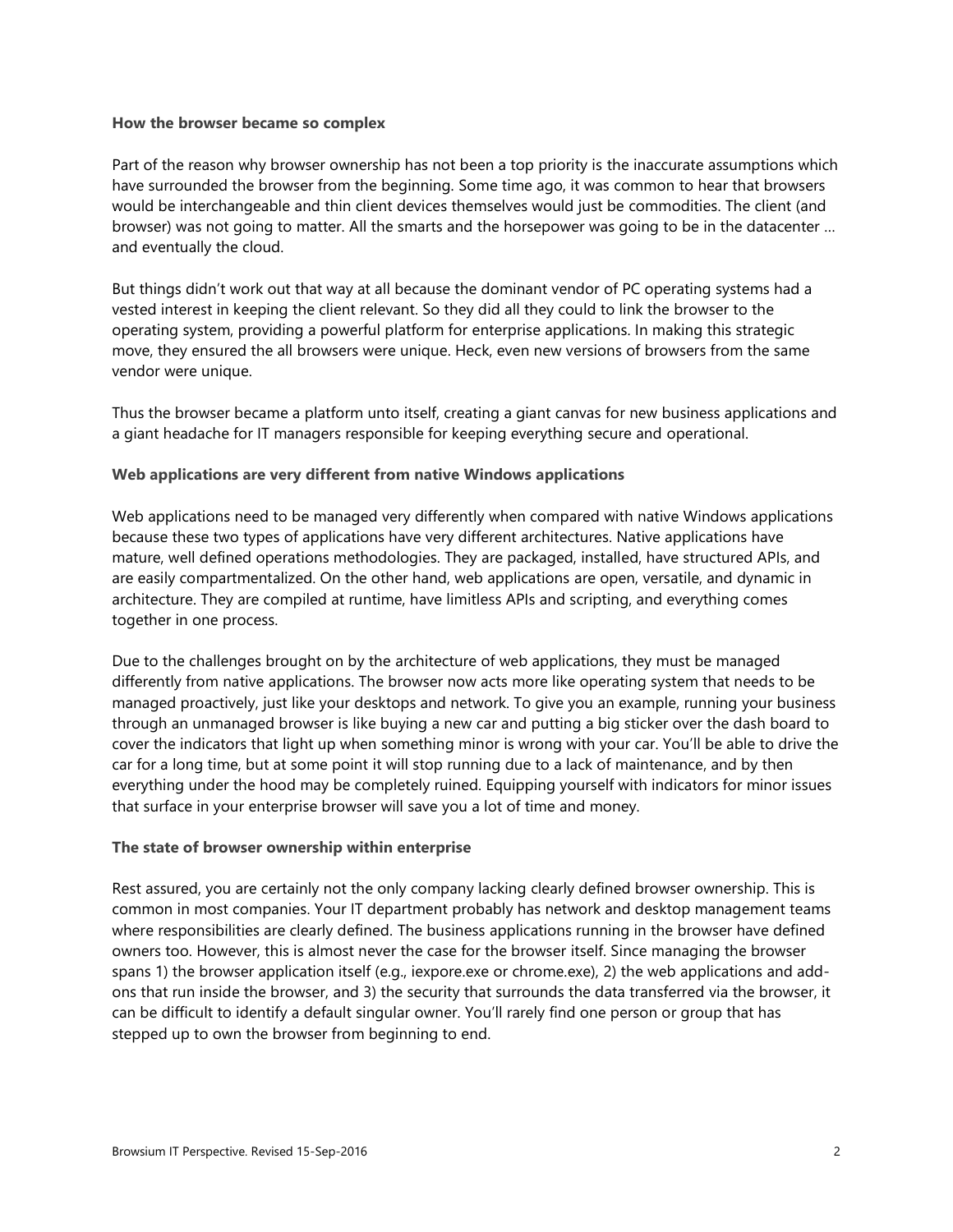There is often confusion around browser ownership. For example, we usually hear that since the browser is a part of the desktop OS, by default the desktop management team must own it. Or the security team will say, "Desktop management may own it, but we tell them what to do, so we have control over the browser settings." Furthermore, the browser has high-level visibility due to the amount of business productivity that flows through it on a daily basis, and therefore has the interest of business managers (or it should have). And since the browser is clearly part of the company's IT infrastructure, the CIO is ultimately responsible from an executive standpoint.

It is clear, enterprise browser responsibility touches several departments within the organization. However, if no one specifically owns responsibility for the browser itself, there are bound to be security blind spots and wasted resources. After all, when everyone owns it, no one is responsible.

#### **Determining end-to-end browser environment ownership**

Since Browsium runs into this situation so frequently, and has witnessed some excellent best practices, we have identified a brief plan of attack for those looking to take command of their enterprise browser. This is the process we've seen work to help enterprises start to proactively manage their browser.

#### *Clarify the browser's importance*

The first step is to make sure management understands the impact of the browser on the enterprise with regard to security and budget, along with the inherent risks if it is not managed. With heavy daily browser-based workloads from everyone in the company, the browser is one of the fundamental building blocks for your entire business. Illustrating just how critical the enterprise browser is to your modern enterprise is the first step.

#### *Assess ownership of the browser*

From there, start assessing which departments and employees are responsible for any element of browser management. For example, who conducts maintenance and updates, tracks software licensing and inventory, monitors add-on vulnerabilities, ensures application compatibility, evaluates new software needs, and plans security response for an exploit? After listing the different people that oversee some aspect of browser management, most IT executives start to realize they don't have any single department overseeing the browser in their enterprise. This can make it nearly impossible to properly manage your browser environment. During the browser ownership identification process, you should expect to start hearing more questions than answers about managing the browser.

# *Beginning the shift from reactive to proactive browser management*

Typically, IT waits for something to break to seek assistance, partly because they have had no way to know or forecast the problem in advance. This process of addressing the problem gives you the opportunity to start an internal dialog about any looming issues that can be a ticking time bomb in your browser environment. These issues typically pertain to the entire browser environment. They are usually asked by one department charged with overseeing only part of the browser, but wondering what's going on in other segments of the browser environment that they have no visibility into. A good example is the desktop management team that would like to identify all versions of Java installed, but doesn't know who to ask to get this usage data. This information is needed to understand legacy Java versions used, the impact of removing them, and a plan to minimize security exposure if legacy versions are really required by critical end-user applications. Dialog between departments about this type of issue is an excellent opportunity to identify the need for ownership of the entire browser environment. From there this conversation can be driven up the management chain.